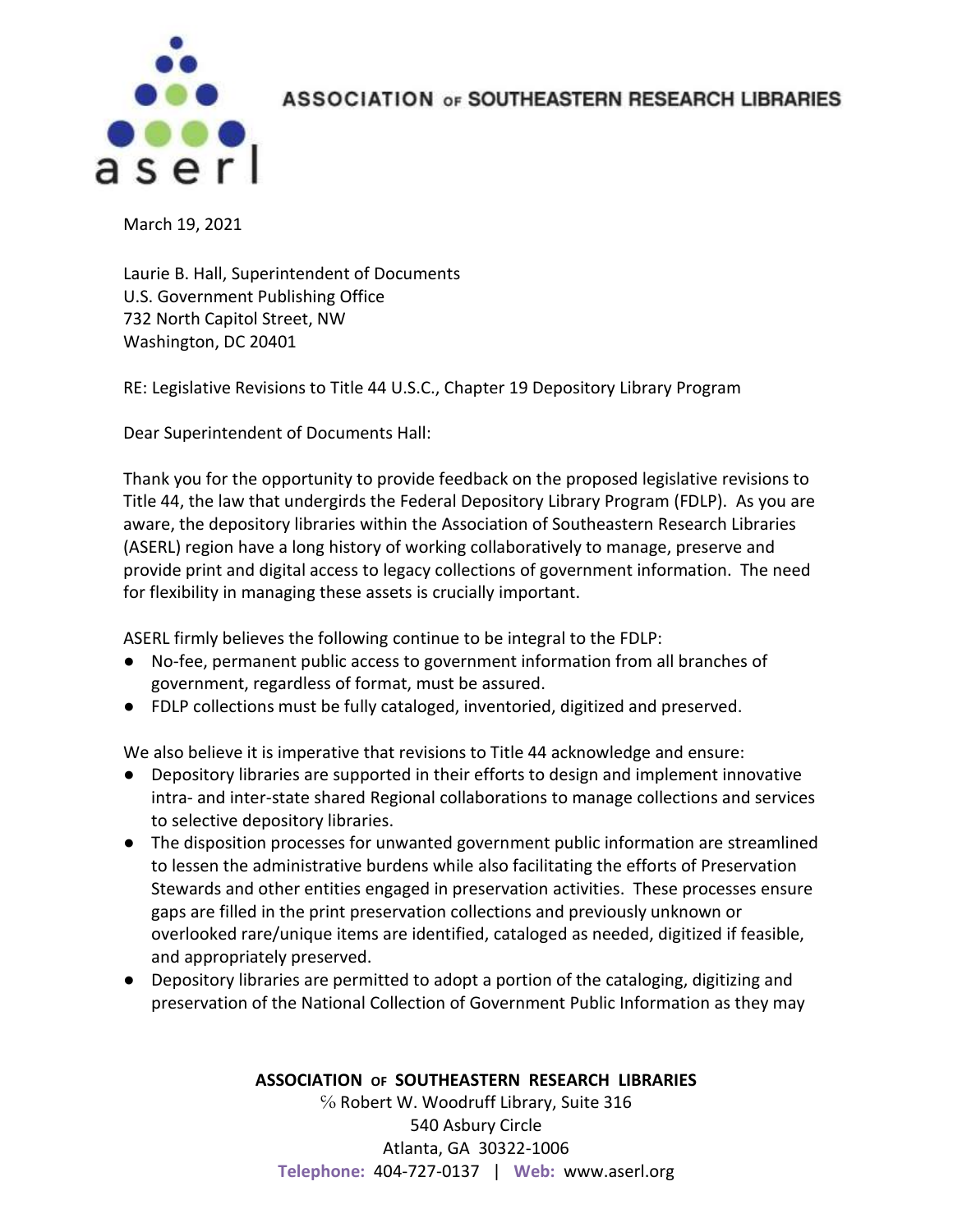desire, supported by GPO. These additional responsibilities must be optional, and in no way diminishes GPO's central role in these actions.

We believe greater clarity is needed in the following areas:

- We recommend a definition for the "National Collection of U.S. Government Public Information" be included in Section 1901. The scope of the newly-established national collection – and its relationship to depository libraries' responsibilities for existing collections – is unclear.
- As written, the definition of "government publication" (1901) does not adequately convey the many types of formats – both print and digital – disseminated through the Superintendent of Documents and stewarded by depository libraries. Format or medium should be more explicitly included or excluded.
- The nuances in definitions for "government publication" and "public information" are confusing, as is the application of these terms. Most sections refer to material made available to depository libraries through the Superintendent of Documents as "Government public information" – which includes government publications or information resources regardless of form or medium. Sections 1907 and 1912 use the narrower term of "government publications" for both receiving and disposal, while Section 1911 uses the broader term of "Government public information" for both receiving and disposal.
- We recommend the definition of "information lifecycle management" (1901) include disposition/withdrawal as a stage through which tangible or digital information assets pass.
- Section 1911 lays the foundation for depository libraries to "dispose of unwanted public information in accordance with Superintendent of Documents **policy and guidance**." We firmly believe the procedural aspects of lifecycle management are better addressed through policies/guidelines than legislation. Moreover, such policies/guidelines should be established in a manner that allows full and timely vetting by all members of the program, and that no responsibilities are assigned to depository libraries without their full understanding and consent.
- Additionally, we believe the state/region-centric framework upon which much of the FDLP is currently based will become less workable as content is increasingly made available online and more depository libraries enter into multi-state agreements. Specifically, we recommend removing the prescriptive region-centric process detailed in Section 1912 (d) – *"After first offering the publications to the regional depository and to other depository libraries within their area, the Superintendent of Documents will ensure depository libraries nationwide have an opportunity to obtain them, and then will authorize the withdrawal of the materials from the depository library program."*